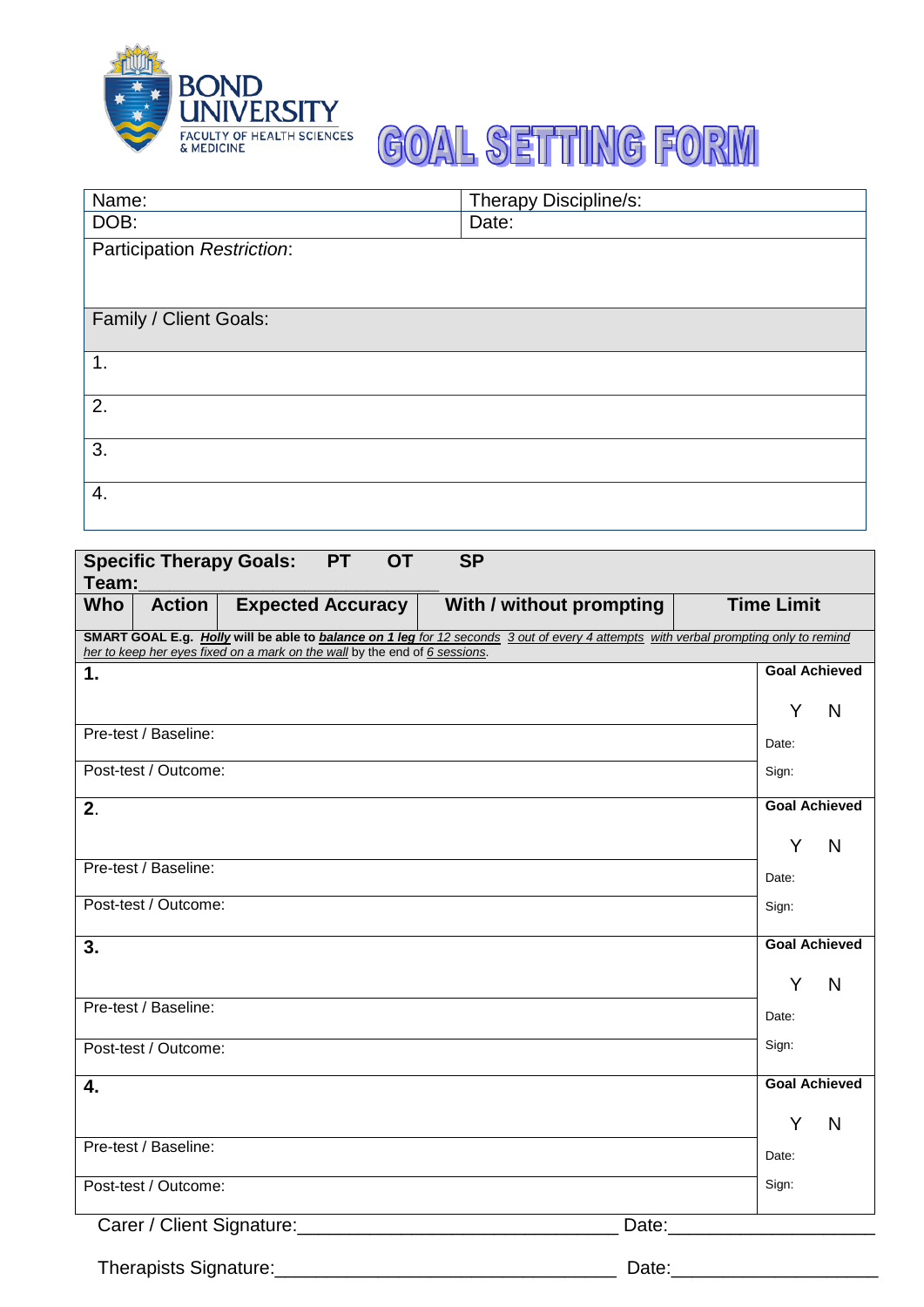| <b>GAS OUTCOMES</b>                                             |             |               |         |                 |         |  |
|-----------------------------------------------------------------|-------------|---------------|---------|-----------------|---------|--|
| <b>Attainment Level</b>                                         |             | Score Goal 1: | Goal 2: | $\vert$ Goal 3: | Goal 4: |  |
| <b>Most unfavourable</b><br>treatment outcome<br>thought likely | $-2$        |               |         |                 |         |  |
| <b>Less than expected</b><br>success with treatment             | $-1$        |               |         |                 |         |  |
| <b>Expected level of</b><br>treatment success                   | $\mathbf 0$ |               |         |                 |         |  |
| More than expected<br>success with treatment                    | $+1$        |               |         |                 |         |  |
| <b>Best anticipated</b><br>success with treatment               | $+2$        |               |         |                 |         |  |

| <b>CRITERIA</b>                                                            | <b>Met</b> | <b>Not Met</b> | <b>Comments</b> |
|----------------------------------------------------------------------------|------------|----------------|-----------------|
| The amount of change between levels is clinically important                |            |                |                 |
| There are approximately equal intervals between the goal attainment levels |            |                |                 |
| There is a time period for achievement of the goal                         |            |                |                 |
| The scale reflects a single dimension of change                            |            |                |                 |
| Levels written in concise behavioural terms                                |            |                |                 |
| Levels specify an observable behaviour of the child                        |            |                |                 |
| Levels are written in present tense                                        |            |                |                 |
| Levels are achievable and realistically possible                           |            |                |                 |